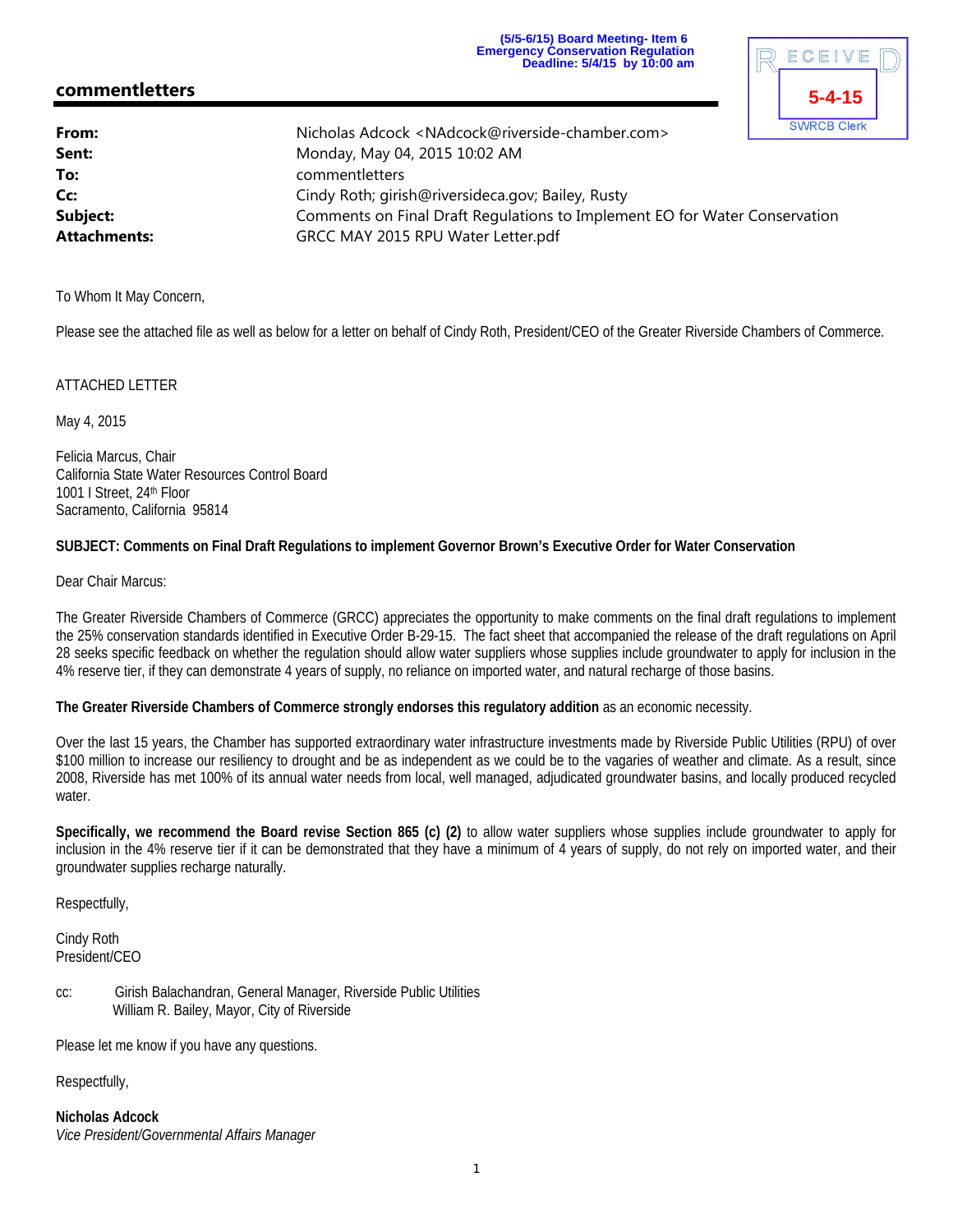**Greater Riverside Chambers of Commerce** *Staff Liaison* **Monday Morning Group of Western Riverside County** Email: nadcock@riverside-chamber.com Phone: (951) 683-7100 ext. 217 Fax: (951) 683-2670

Stay updated 24/7 with **Chamber Connect**: THE In **B**<br>
The Chamber...building a stronger local economy"